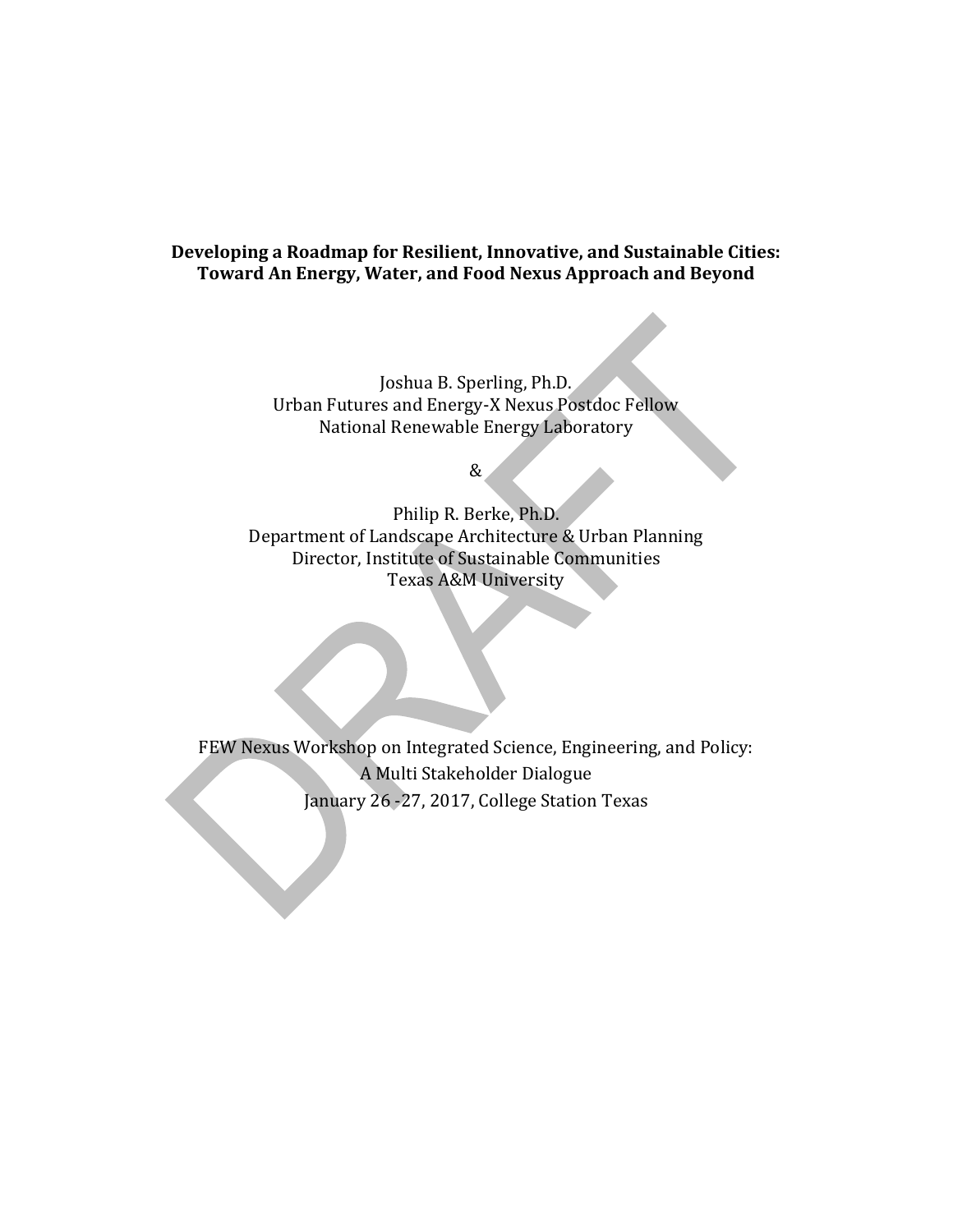#### **Developing a Roadmap for Resilient, Innovative, and Sustainable Cities: Toward An Energy, Water, and Food Nexus Approach and Beyond**

#### **Summary**

In the 21st century, shaping a future of resilient, innovative and sustainable cities through integrated approaches to energy, water, and food (EWF) systems and services poses unique challenges and opportunities (Brugmann et al., 2014). Urban EWF systems approaches are a high priority, especially as urban settings host the majority of the world's population. Cities and their EWF systems will also continue to evolve due to three emerging and not-yet-well-understood dynamics of 1) urbanization (UN-Habitat, 2016), 2) environmental change (Seto and Solecki, 2015), and 3) globalization (World Economic Forum, 2016). Responses to these three transformative forces (among others, e.g. rising living standards, rapidly growing EWF demands, ageing systems) could lead to very different futures. One future may be more urban sprawl, energy-water use, emissions, food insecurity, funding gaps toward infrastructure maintenance, and unhealthy /vulnerable individuals, communities, and cities. Another future may bring multiple benefits, from more choices, larger investments, greater affordability and accessibility, to healthier, more livable and resilient cities, along with less resource use and fewer greenhouse gas emissions. Within this context, this paper offers a synthesis and road map on energy, water and food nexus approaches toward desired futures of sustainable and resilient cities, based on initial literature review and key knowledge gaps identified.

#### **Introduction**

The risks that cities are now facing due to multiple stresses (e.g. extreme events, short-falls in high quality basic services, violence, and pollution) can have economic, environmental, and social impacts, and therefore require critical knowledge and opportunities to develop integrated responses. This includes the contexts of transboundary energy, water, and food systems and the related services that populations in cities depend on daily. In the next two decades, demands for energy, water, and food are expected to rise 30-50%, while demands for motor vehicles may rise more than 200% (Sperling & Gordon, 2011). If providing for these new demands are managed in an unsustainable manner (especially in cities), and without considering interconnections, outcomes may be increased instability, conflict, and environmental damage (Bizikova et al. 2013; WEF, 2011). While sustainability and resilience plans are underway to address these challenges, with multiple cities and diverse communities investing in definitions and agendas within their own local contexts (100 RC, 2016), few cities have taken an EWF nexus approach to the plans.

For the purposes of this paper, urban resilience is broadly defined here as the capacity of any system, service or entity (e.g. people, institutions) within or across a city or metropolitan region to anticipate and plan for disruptions, to recover from shocks and stresses, and to adapt and achieve transformative revitalization from disruption (NRC 2012). This is a critical concept embedded within and supported by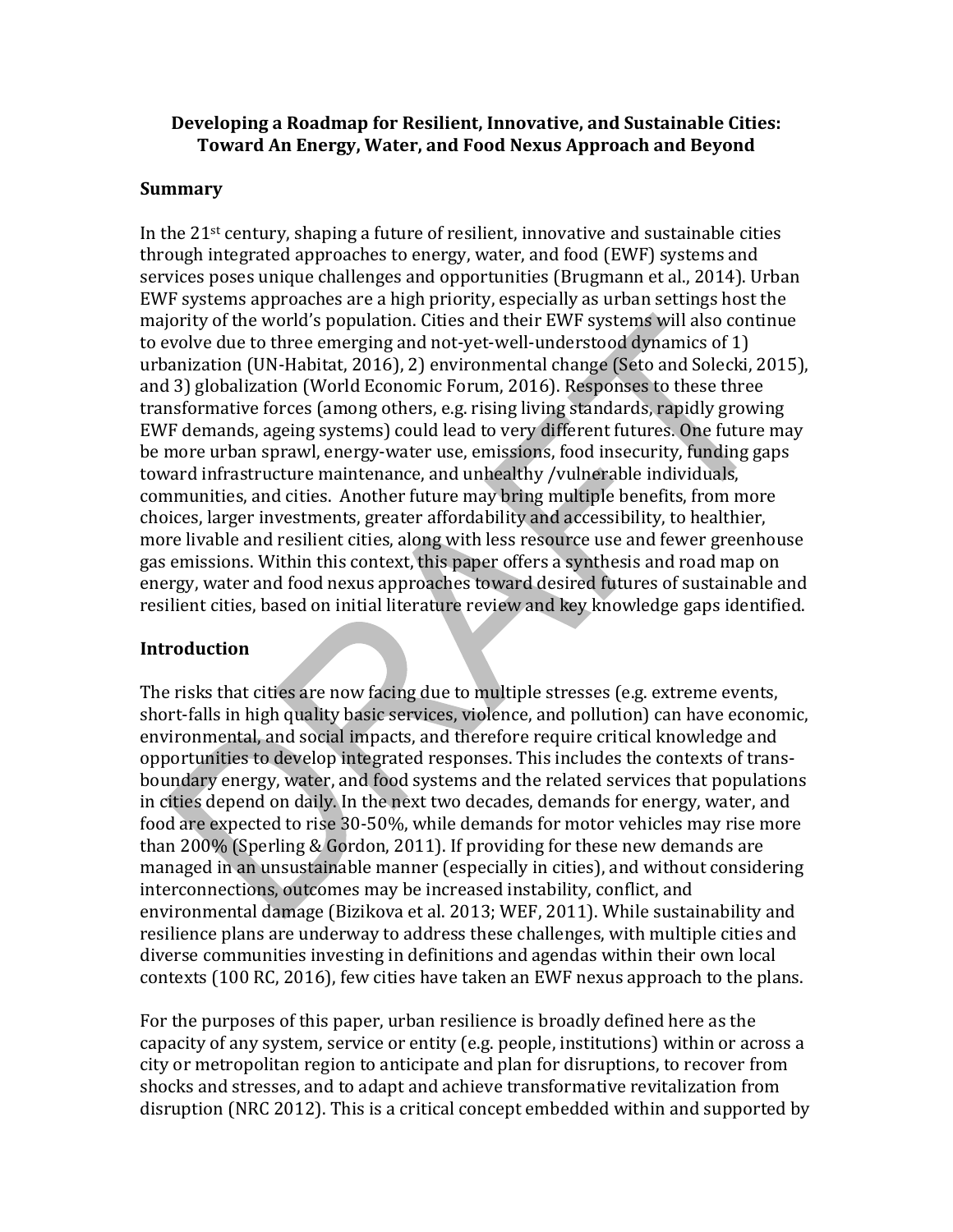the emerging field of interdisciplinary 'urban science', which is expected by 2030, "*to connect thousands of researchers and represent more than \$2.5 billion in annual research and development investment to advance sustainable, resilient, and smart urbanization and transfer that knowledge to the public sector" (PCAST, 2016).* 

Examining both the disruptions and innovations towards resilient cities by focusing on the provision, management, and interdependencies of life-supporting energy-, water-, food-, and other (e.g. waste, mobility, buildings/housing, communication)  $(E-W-F+)$  systems and services can be considered a 21<sup>st</sup> century grand challenge. For example, understanding recovery patterns, system interdependencies (e.g. as cascading failures from one system/service to another), and trends is critical to identifying optimal resilience strategies (Marcotullio, Sarzynski, Sperling et al. 2016). Simonoff, Restrepo, and Zimmerman (2007) analyzed U.S. electric power outages from a variety of causes and found not only an increasing trend over the years but, since the early 2000s, increasing duration of the outages. As studied by Zimmerman (2014), in the case of Hurricane Sandy, and others within the past decade (US DOE, 2013), such energy sector vulnerabilities and outages can also have impacts on other critical sectors – from food, water, mobility, to communications.

At the same time, opportunities for building community resilience and reliability of basic services extends beyond social, economic, ecological and technological systems for EWF, into other urban systems (land) and governance domains (SEI, 2011; also see Figure 1). Similarly, interdisciplinary nexus science and innovation approaches that develop collaborative efforts across sectors, scales and jurisdictions, can enable new capacities to anticipate changes and effectively respond to emerging risks.to enhance multi-level governance and cross-sector infrastructure management responses to: a) urbanization, in how it shapes affluence, rapidly rising infrastructure and energy-water-food resource demands, and related emissions, risks and vulnerabilities; b) environmental change, specifically in terms of new and not-yet-seen thresholds of stresses and shocks to and from EWF+ urban systems, ; and c) globalization, by harnessing new levels of EWF+ connectivity, while also reducing inequality and risk.

In response to these challenges and opportunities, and building on Brugmann et al. 2014, this paper proposes developing an 'urban nexus science' (UNS) roadmap as a means of identifying and exploring synergies, tradeoffs, and co-benefits across EWF+ systems for building 21st century resilient and sustainable cities. UNS, as a strategic approach towards transformations, aims to explore and develop evidence on the co-benefits of increasingly integrated systems design and interdisciplinary evidence for strategic urban planning. This includes development of nexus-friendly methods to urban data, technology and policy, and behavior/decision science. Through a 'knowledge-towards-action' or 'science-towards-solutions' co-production strategy (Future Earth, 2014), UNS aspires to offer future actors and institutions the knowledge and analytical insights that can inform diffusion of best practices, and new synergistic innovation frameworks that can be leveraged and shared across cities and communities, globally. Applied UNS and data-driven approaches for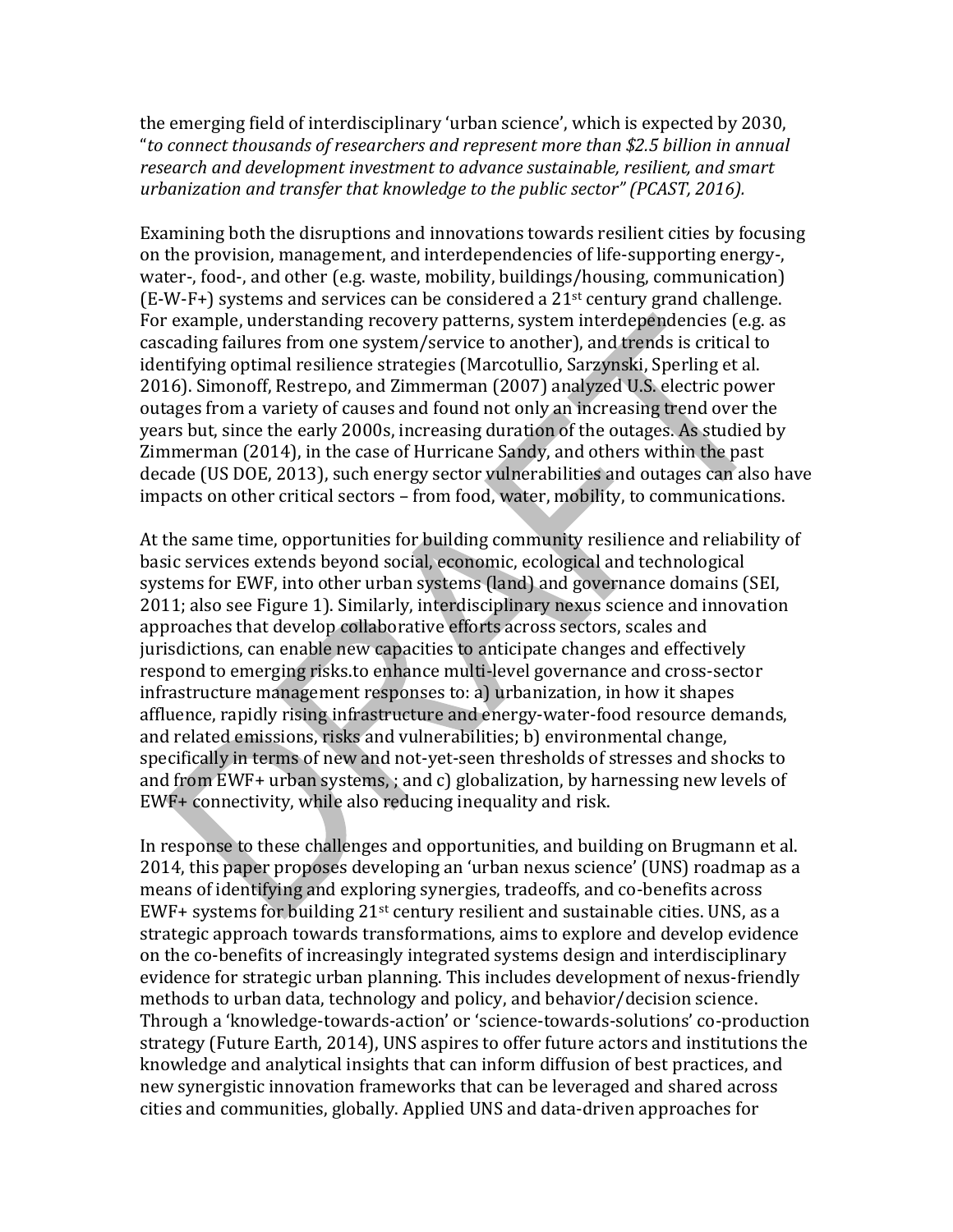shaping urban resilience, innovation, and sustainability are critical goals, especially as cities and people increasingly respond to disruptions - both bad and good alike.

## **1. An EWF+ Nexus Roadmap for Co-Developing Resilient & Sustainable Cities**

## **Key Challenge:**

Today, multiple hazard risks and disruptions are re-shaping city functioning and the planning of EWF+ systems and services, due to both chronic stresses (e.g. aging infrastructure, and food and water shortages) and acute shocks (e.g. violent storms, extreme heat/pollution events, cyber-security breaches and disease outbreaks). As a result of natural disasters alone, financial losses have been rising relative to increases in population and gross national product. Indeed, annual average per capita loss has more than tripled in the US over the past 50 years (Gall, 2011), and annual worldwide losses have quadrupled over the prior three decades to nearly \$200 billion (World Bank, 2016). In addition, the WEF 2016 Global Risks report highlighted five most pressing risks/issues, all of which relate to the themes of this paper: large-scale involuntary migration, extreme weather events, failure of climate change mitigation and adaptation, interstate conflict, major natural catastrophes.

## **Key Opportunity:**

At the same time, and for the first time in many decades, cities everywhere are experiencing massive innovation. These innovations could lead toward dramatically different futures. One future could be more urban sprawl, energy use, greenhouse gas emissions, cascading infrastructure service failures, and unhealthy cities and individuals. The other future could bring both public and private benefits, including more choices, greater affordability and accessibility, and healthier, more livable cities, along with less resource use, pollution, and greenhouse gas emissions.

# **Urban Synergies, Co-Benefits, Tradeoffs, and Innovations due to Integration**

This roadmap on resilient cities and innovations at the nexus of food-energy-water systems (RC-INFEWS) therefore aims to explore the critical urban nexus science and interdisciplinary strategies that can help to achieve more desirable pathways. By focusing on potential synergies between food, energy, and water systems, and related resilient urban infrastructures and policies that enhance the co-benefits, a roadmap can be developed to identify strategies that best advance pursuit of the public interest. Key research questions include timing (will changes be evolutionary or revolutionary), role of different levels of government influencing the future of cities, and the relative importance of and tradeoffs between different goals.

## **Urban Nexus Science-Towards-Solutions for Energy, Water, and Food in Cities**

This rest of this paper aims to elaborate on and bring clarity to this complex yet important topic through a lens of interdisciplinary research and research questions that can potentially help to catalyze important synergistic strategies, evidence-bases on effectiveness of diverse innovations, and necessary understandings for shaping a future of resilient, innovative, and sustainable cities. With research that looks back on historical urban development (what was), characterizes current system and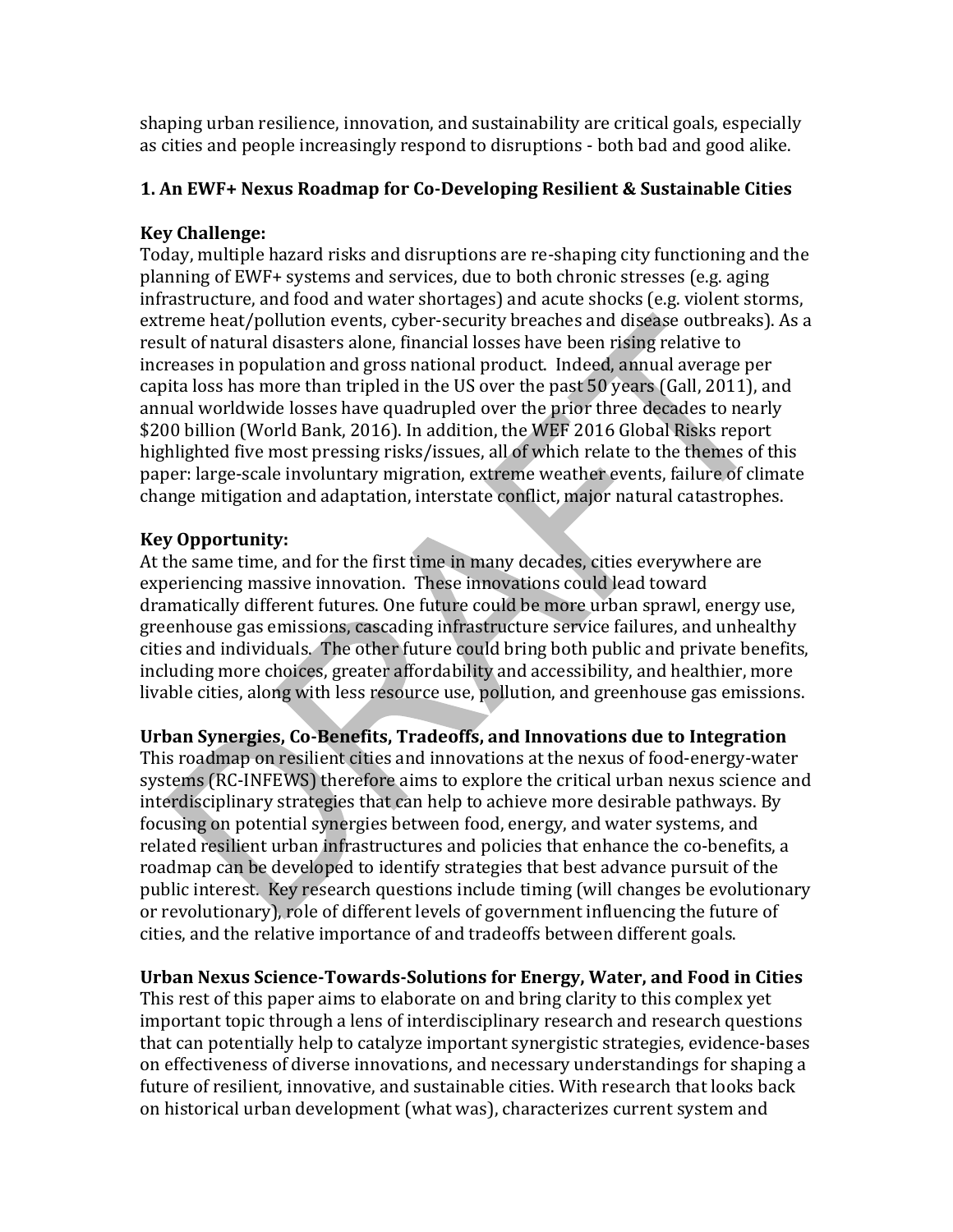service conditions (what is), uses cities as living laboratories for innovation and looks forward towards the future of cities (what could be), applied research can be developed and lessons can be gleaned for delivering resilient cities and food-energywater services that improve quality of life and catalyze connected urban innovation.

#### **2. An Energy-Water-Food Outcomes Framework and Key Research Questions**

While systems approaches and nexus-thinking can advance urban resilience by taking account of the interdependencies across multiple sectors of urban systems, , more integrated planning and policy-making can still be time-consuming and ineffective without the evidence that supports increased coordination. To date, this evidence base is still nascent and remains in early stages, perhaps due to the complexity of setup, coordination, and transaction costs involved. Therefore, research questions are needed that help create a more robust evidence base, specifically identifying the most critical connection points for integration toward resilient and adaptive systems via built-in feedback mechanisms, that can reduce the disruptive effects of environmental change, rapid urbanization and globalization - all of which could undermine resilience.

At the same time, strategic responses need to be crafted through identifying key E-W-F security strategies and outcomes that advance resilience. Therefore, readily available data that can inform single sector and 'nexus'-based indicators, across the spectrum of simple systems (we know the knowns); complicated systems (we know the unknowns); complex systems (we don't know the unknowns) to interconnected (e.g. water for energy and food; energy for water) or chaotic systems (all over the place) are needed (Amadei, 2016).

Figure 1 illustrates the urban nexus concept in the case of the energy, water and food (E-W-F) security nexus and factors that affect the degree to which E-W-F sectors are mutually reinforcing and produce co-benefits. The E-W-F sectors are inextricably linked as the actions in one sector have impacts in one or both of the others. For example, one recent study on the nexus (at a national scale) found that renewable energy could supply 80% of electricity demand in the U.S. by 2050, providing significant reductions in water use  $(\sim 50\%)$ , with gross land-use impacts totaling less than 3% of U.S. land area (Arent et al. 2014). This study also suggested efforts to understand whether land can support expansion of biopower-related land- use without undue competition with food production and other uses would still be necessary. Similarly, and based on literature review, more research is needed on urban EWF systems and their nexus, considering the interdisciplinary, multiscalar, transboundary, and cross-sectoral opportunities for integration (Ahamed, Sperling et al. 2017).

Within this context, and as additional society-relevant E-W-F security outcomes, Figure 1 identifies: 1) resilient economic development through transition toward green economy and greater resource use efficiency; 2) equity in access to each EWF sector among all population groups; and 3) healthy ecosystems that offer critical life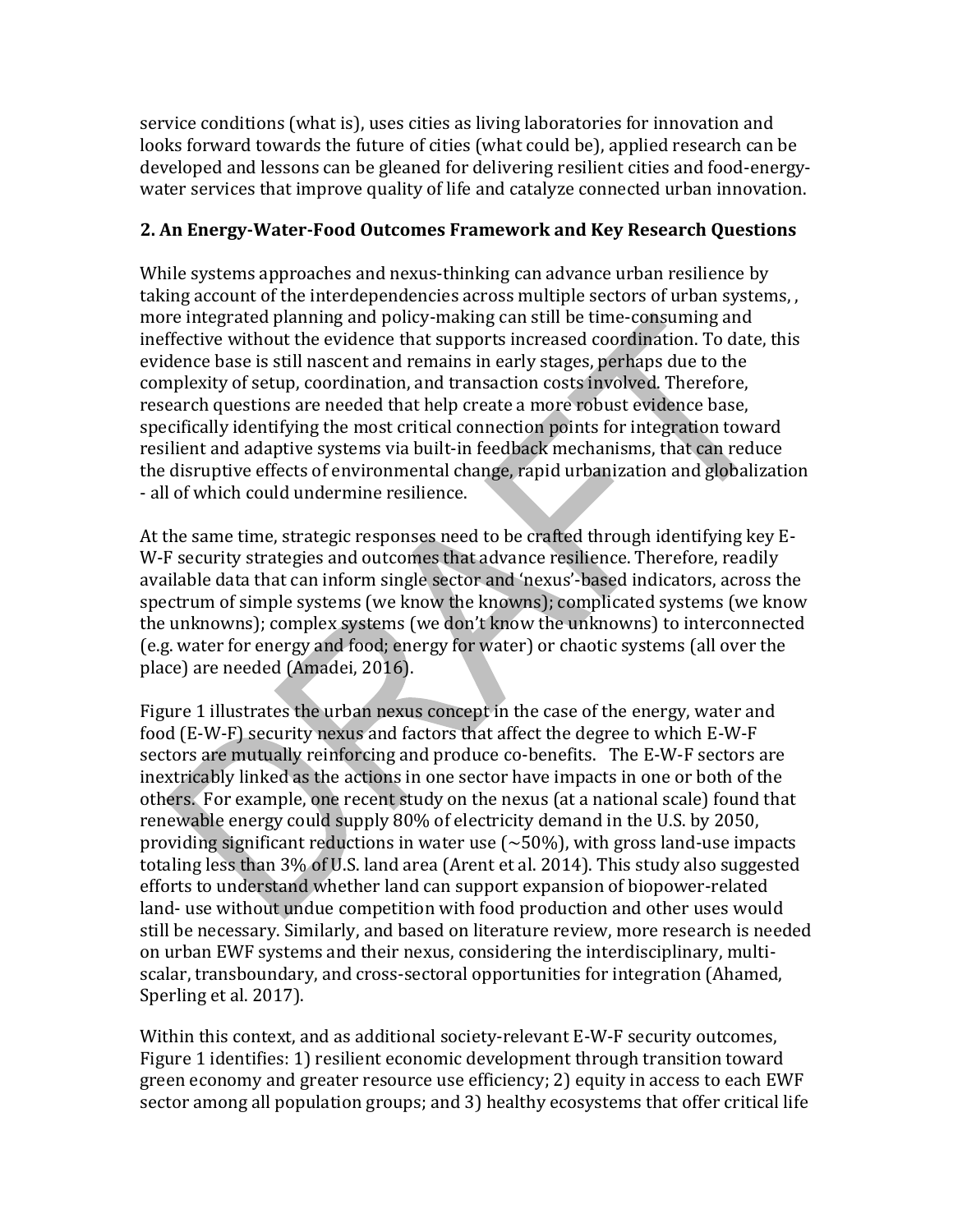support services for human settlements. Additional outcomes of concern to cities, desirable characteristics of energy (or water or food) systems/services can be identified through an urban nexus innovation process, described in Figures 2 and 3.



Figure 1: Factors Influencing Water-Energy-Food Security Outcomes [Source: Adapted from SEI (2011) by Phil Berke).

To achieve E-W-F security, the urban nexus innovation approach supports improved integration and coordination of governance and planning across multiple urban systems and across scales. These systems include, for example, planning for infrastructure, land uses, transportation, and mitigation of environmental hazards; alternatively (as shown in Figure 2 and 3), they can include social, economic, technological, ecological, and governance systems that E-W-F systems are embedded in. In both cases, conventional "silos" of data and governance approaches to technology, planning, policy, behavior change, and finance strategies, needs to give way to approaches that build synergies across systems, scales and contexts.



Figure 2. Urban FEW Security Nexus Frameworks: Addressing Drivers, Impacts, & Systems/Services Across Scales (left: Romero-Lankao & Gnatz 2016; Right: Sperling & Frenzl)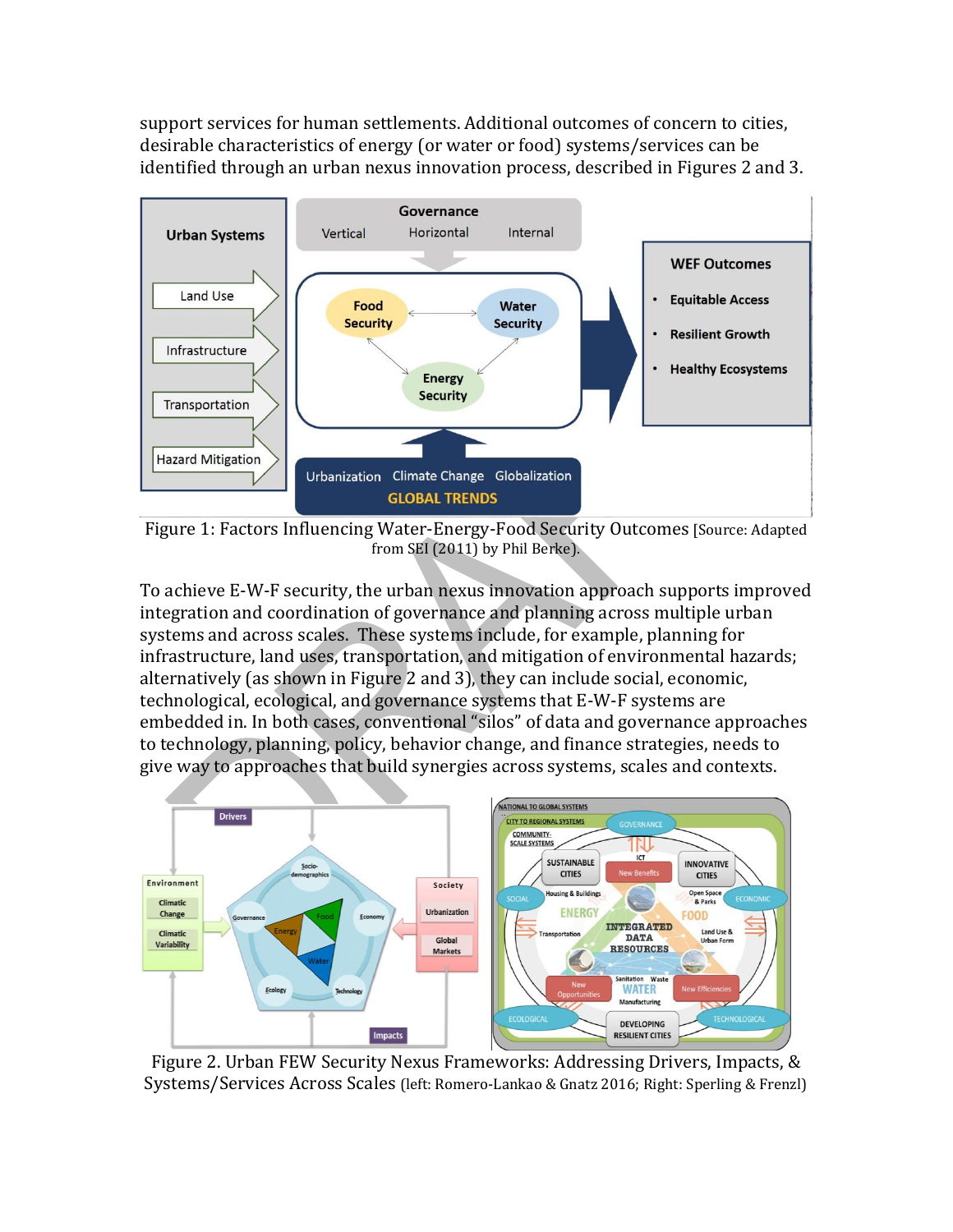# **URBAN NEXUS INNOVATION**

AN INNOVATION PROCESS ACROSS SYSTEMS, SCALES and CONTEXTS



Figure 3. Urban Nexus Innovation & Knowledge Co-Production: A Human-Centered, Interdisciplinary, and Systems-Oriented Approach (Source: Sperling and Gillies)

## **3. An Interdisciplinary Research Agenda: Mega-Trends of Disruptive Forces and Fragmented Policy Making**

Whether they are called disruptive forces, drivers of change, and/or megatrends, cities during the 21st century will be presented with two unique sets of challenges and opportunities: 1) urbanization, environmental change and globalization; and 2) fragmentation of governance systems aimed at urban planning and policy-making (Rodin 2014). The following section further explores these driving forces of change,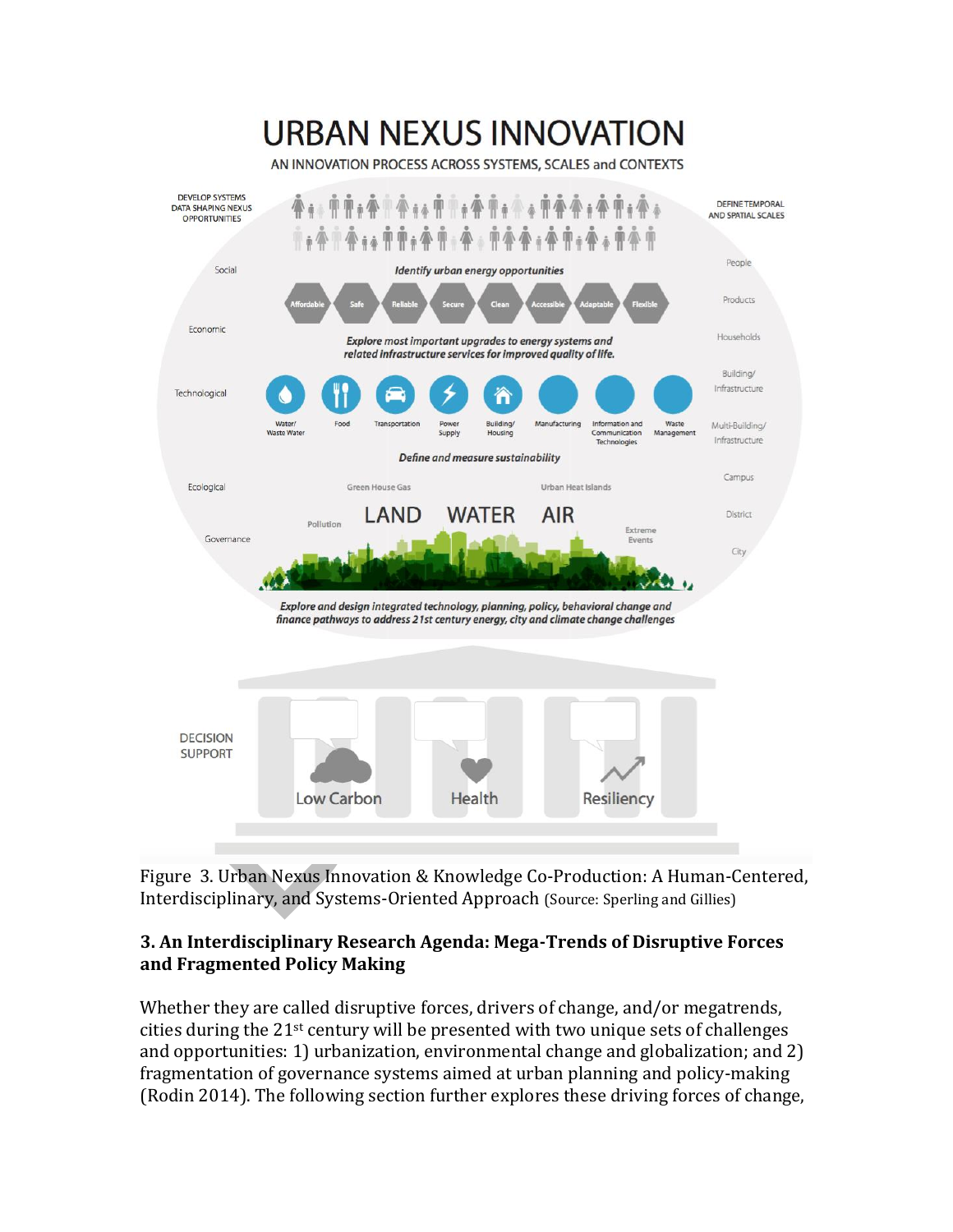as it relates to resilient cities and innovation at the nexus of food-energy-water systems. We first elaborate on each challenge, then develop initial research questions that could help to inform an interdisciplinary research agenda for 'UNS' , co-production of useful/useable knowledge/analytical insights, and innovation.

## *Disruptive Global Forces*

I. Urbanization: The reality of the world's population urbanizing more rapidly than at any time in human history, and related exposures to extreme hazard risks for growing populations, is making the complex task of defining appropriate levels of density and urban service provision increasingly challenging (UN SDG 11.3, 2016). This is not only due to increasing vulnerability as municipal governments struggle to keep pace with management of growth pressures, yet also a result of increasing affluence in cities leading to rising resource demands/ pollution. Example urbanization opportunities and strategies to counteract hazards include: adequate land use controls to steer new development away from hazardous areas; providing smart, connected, critical infrastructure to meet rising demands efficiently; ensuring FEW-related infrastructure systems and health care systems are reducing risks associated air pollution (Sperling, 2014), or disease outbreaks related to water, sanitation, and overcrowded sleeping conditions (Agarwal, 2008).

Key Research Questions:

- What are appropriate urban densities for reducing resource consumption, emissions, exposures to poor quality services, and extreme events, while also increasing community characteristics of livability, efficiency, and inclusivity?
- Why and how are urban citizens, infrastructure designers and operators, and diverse people/institutions (across systems and scales) innovating with respect to urbanization and the nexus of urban FEW systems/services?
- What is optimal balance of centralized versus decentralized/off-grid foodenergy-water systems for increasing human security in urbanizing regions?
- Are integrated, yet distributed, FEW-service delivery models best when considering informal/refugee/disadvantaged/vulnerable settlements?

The *trends* unfolding on urban areas and nexus issues critically motivate the design, planning, and implementation of integrated urban systems, infrastructure services, and governance for resilient urbanization and urban-regional development in cities globally. To understand the interdependencies, synergies, tradeoffs, and co-benefits of our urban transitions, international cooperative research on urban NEXUS science will be essential. Just this century:

- By 2030: food demand will grow by 35%, water demand by 40%, energy by 50% (with a majority of this new demand coming from populations living in cities)
- By 2050: this planet is expected to host double the number of urban dwellers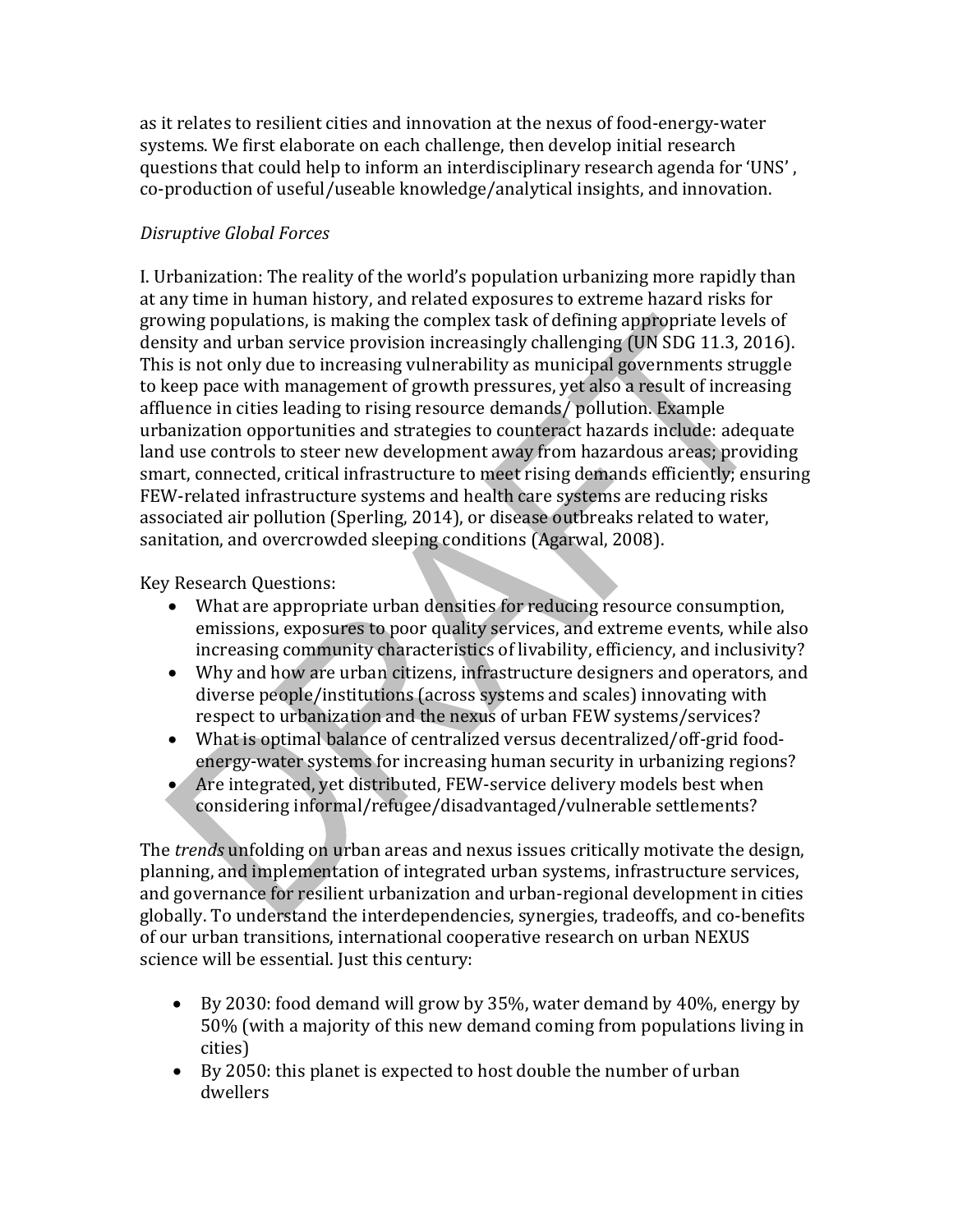• By 2100: projections for  $\sim$  9 billion urban residents, with urban population split unevenly - 1.2 billion living in cities that we now think of as developed countries and 7.8 billion in cities of developing world (Fuller, 2014)

Within this context, additional key questions could include:

- What will future demands look like for cities and which risks to urban energywater-food systems and local populations are highest priority, especially under rapid growth conditions and a changing climate where increased frequency and intensity of extreme events impact FEW systems and people?

- For best managing natural/FEWL resources, what are the human/behavioral, and information/data systems required for effective investments and incentives for ensuring reliable/resilient service operations when considering human behavior?

II. Environmental change and extreme weather events: have emerged as another major contributor to the severity and extent of disruptions. Cities face threats like sea level rise, dramatic fluctuations in rainfall, increases is storm intensity, longer periods of intense heat, and disturbance of ecosystems that provide critical life support services to cities. The threats degrade infrastructure, economic activity, and social cohesion. Climate trends are already believed to be diminishing global crop yields like wheat and corn (Lobell and Gourdji 2012). Some areas are so affected by chronic drought that people become "climate refugees" leaving their homes to urbanizing areas (World Economic Forum 2016).

Key research questions:

- How and why are cities introducing technology, planning, policy and behavioral change approaches to both mitigate and adapt to climate change?
- How and why are risks communicated and proactively addressed with respect to urban FEW security and extreme hazard risks?
- What are the extreme event thresholds, optimal spatial/temporal-scales, and transformative levers/breakthrough ICT technologies for motivating and developing sustainable-resilient-healthy-smart- resource-effficientconnected infrastructure systems, and related quality of life services?

III. Globalization, including various global institutional (e.g. business-educationregulatory-communication) integration processes, can involve external events that impact the resilience of cities, their people and institutions. For example, external disruptions on cities can range from worldwide integration of supply chains that support regional economies to large-scale involuntary migrations/urban refugee settlements of displaced people from across geographic borders due to economic dislocation, conflict and famine. Globalization has accelerated the pace of change, and increased economic interdependencies and volatility. Transport of products to distant markets rather than local ones increases use fossil fuels and greenhouse gas emissions. In emerging economies, the pressure on farmers to enter global markets may increase food insecurity as less food is available for local populations.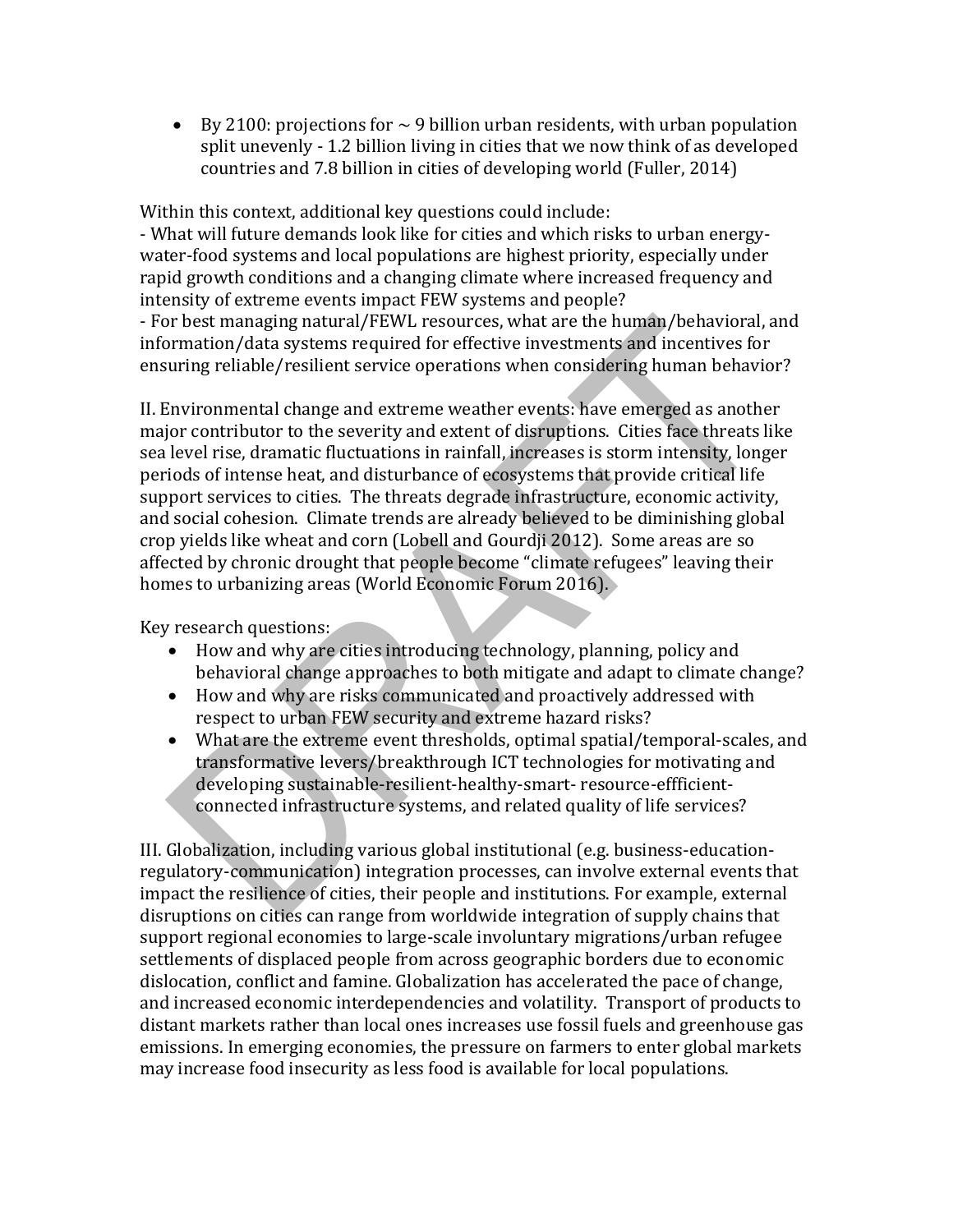Key questions:

- Where are the co-produced  $FEW+ (+)$  indicating transportation, ICT, etc) nexus scientific studies and globalization innovations with insights that are scalable, replicable, transferable, especially when considering/comparing integration approaches, interdependencies, diverse local/cultural contexts?
- What are the transformative globalization levers/breakthrough technologies for motivating and developing resilient-healthy-connected infrastructure systems, and related quality of life services for people in cities?
- What are the interdependencies and cascading failures of FEW systems and their related supply chains for global business continuity under extremes?

#### *Fragmented Governance*

Integrated and coordinated governance across urban systems is critical facet for building urban resiliency and specifically for achieving water, energy and food security. This includes the ability of public and private actors to bring together disparate plans for land use, hazard mitigation, and capital improvement for infrastructure, work collaboratively across urban systems, develop integrated solutions, and coordinated implementation actions. Coordinated governance involves sharing of information across decision-making entities, including: **internal** integration across different types of urban systems supported by individual local agencies like public works, planning, emergency management, and stormwater utilities; **horizontal** integration with adjacent and nearby communities that make plans and policies that have cross-boundary effects; and **vertical** integration involving compliance with regional, state and national plans to be eligible for funds and technical assistance, and international agreements involving, most notably climate change and disaster mitigation.

However, governance and policymaking aimed at coordination of the different water-energy-food sectors is often fragmented. For example, compared to compact forms of development, an urban land use plan that encourages low-density sprawl increases the potential to consume larger amounts of prime agricultural lands, and require more energy and infrastructure investments for transport between spread out land uses and for transfer of potable water over greater distances (Brugmann et al., 2014). As a consequence of dysfunctional and isolated decision-making, there has been a decline in urban resilience regarding water, energy and food security (Brugmann et al., 2014), that is likely accelerate due to climate change, rapid urbanization and globalization. To address this concern, the World Economic Forum (WEF 2011) produced a consensus document concluding that a grand challenge of the  $21<sup>st</sup>$  century is to improve the reactive and disjointed approach that currently dominates policy making. The World Economic Forum stated that,

"Shortages [in one or more W-E-F sectors] could cause social and political instability, geopolitical conflict and irreparable environmental damage. Any strategy that focuses on one part of the water-food-energy nexus without considering its interconnections risks serious unintended consequences" WEF 2011, p. i)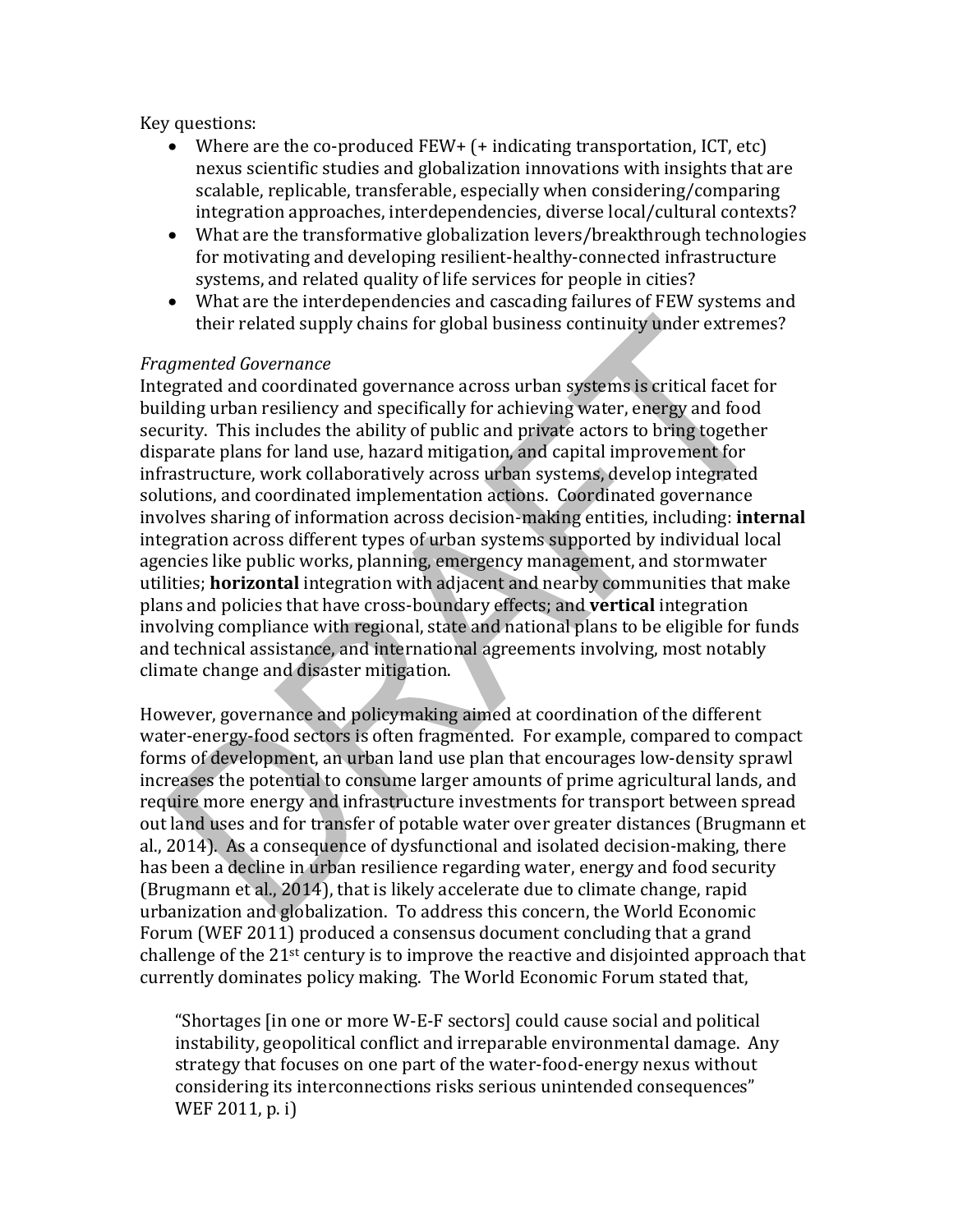The reactive and disjointed approach is characterized by decision-making that is fragmented across policy arenas internal to a local jurisdiction (e.g., emergency management, transportation, and land use). Further, the narrow objectives of individual state, national and international initiatives often hinder local efforts aimed at plan integration. In this context, planning and policy across urban systems serves to weaken linkages in the water-energy-food nexus. Failure to integrate multiple plan making activities has become a international policy concern; ICLEI (2014) maintained that cities are where we must address global and local resource constraints, as they offer enormous opportunity to de-silo urban systems that separately address water, energy and food sectors.

Key questions to improve governance and planning:

- What tools should be developed to identify the congruencies, conflicts, and opportunities for co-benefits across different plans and policies that guide management of different urban systems?
- What new technologies are available to engage stakeholders to analyze future scenarios of urbanization, and to assess tradeoffs that create alternative W-E-F impacts?
- What performance measures should be developed to evaluate water-energyfood outcomes aimed at equity, efficiencies, and environmental protection?
- How can organizational capacity and commitment be improved to enable system-wide cooperation in planning and implementation action?
- What mix of incentives and sanctions can be used to persuade internal, horizontal and vertical cooperation?

While additional critical research questions exist, these initial questions bring to light that the three disruptive forces are intertwined and affect one another within what can be defined as a social- economic-technological-ecological-governance (SETEG) systems context [see Figure 2 - Romero-Lanko, Gnatz et al., 2016.] A single disruption frequently triggers another, which exacerbates the impacts of the first, so that the original shock cascades and culminates to multiple extreme events. For example, a major hurricane strikes that causes failure of the electricity supply grid, that leads to the shut down of water treatment infrastructure that, in turn, causes a public health problem and a widespread shutdown of local businesses, which can lead to further degrading of basic services, additional health problems, and even conflict and unrest. Survivors experience unforeseen hardships and suffering.

## **4. Defining a SETEG Systems Data Framework : An Overarching Perspective**

For the first time in decades, the integration of interdisciplinary research and innovation on urban resilience, sustainability, and various 'nexus' topics are experiencing significant investment and attention - from special issues to research awards to business and city summits, globally. With multiple risks and benefits posed by three critical  $21^{st}$  century transformative dynamics: (1) urbanization, (2)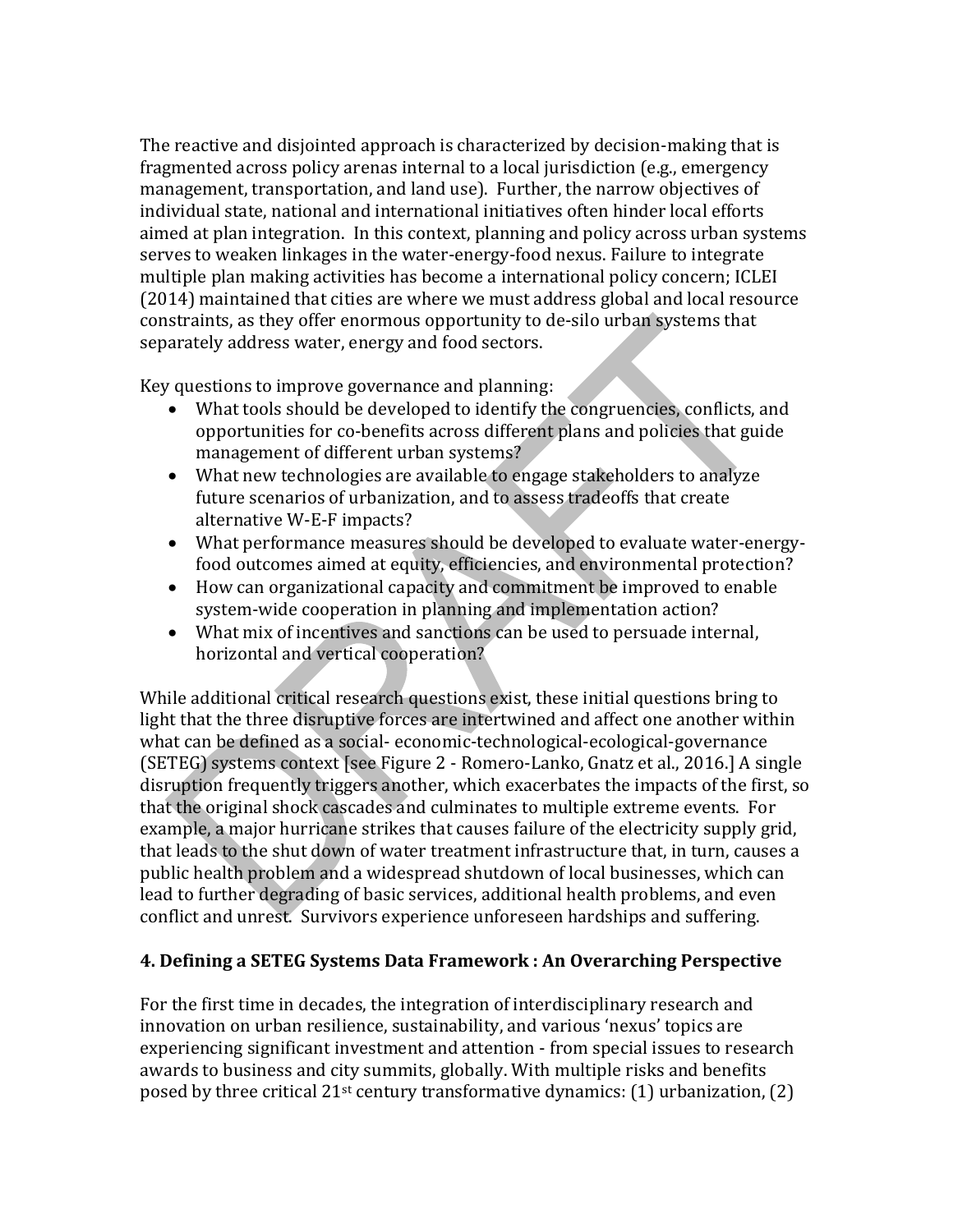environmental change, and (3) globalization, future cities will need to avoid more urban sprawl, resource use, emissions, and unhealthy cities and individuals, and design pathways toward substantial benefits, ranging from more energy choices, water and food security, to building resilience to multiple stresses and shocks. This will require an understanding of a systems of systems perspective, across social, economic, technological, environmental, and governance (SETEG) system domains that shape communities, cities, regions, national and global contexts.

Using a social, economic, technological, ecological, and governance (SETEG) systems framework (Figure 2), research could integrate diverse data streams that can inform development of a suite of tools by interdisciplinary teams to facilitate the building of resilient cities. Below are examples of such data for Delhi, India as relates to an energy entry point to the nexus, with some emphasis on water, and the availability of cooking fuels for preparing food:

- Social: The National Capital Territory of Delhi, India which hosts a population over 18 million, is projected to soon reach 24 million by 2021 and 28 million by 2026. Currently, 55% of households live within 500 meters of roads with high levels of air pollution (putting residents at risk of cardiac and respiratory problems), 16% of households in Delhi lack access to drinking water taps (putting residents at risk of waterborne illnesses), 6% lack access to latrines, and 8% are using wood, dung and charcoal for cooking. Current mortality statistics and other health data as correlated to provision and upgrading of specific infrastructures, including energy, water, sanitation, food, transport, and housing within the city's geographic areas can be described and evaluated (Sperling and Ramaswami, 2013), with confounding factors for infrastructure-related health outcomes also identified (Sperling, 2014).
- Economic: With rising incomes and affluence between 2005 and 2013, peak electricity demand in the NCT of Delhi grew at a compound annual growth rate of 7%, and peak demand deficit in the state increased from 2% to 5% over that same period, often resulting in daily power cuts, that also affected water and food production. According to the Delhi Statistical Handbook, the number of Delhi electricity consumers increased from 2,565,000 in 2003 to 4,301,000 in 2012, including nearly 3,465,000 domestic consumers.
- Technological: In 2011, the Central Electric Authority of India projected that Delhi's power requirements would nearly double over a five-year period (2009-2014) from an average requirement of 4500 MW to 8700 MW and therefore began planning ahead. As of April 2013, the North Capital Territory of Delhi was estimated to have installed electricity generation capacity of 7163 MW, with central, state, and private sector constituting 75%, 23%, and 2% of total capacity, respectively; with renewable power (including small hydro) representing 10% of the mix. At the state level, total system power capacity reached 18007 MW by 2012, with roughly 70% of power from coal, 8% from natural gas, 19% hydro, and 3% nuclear.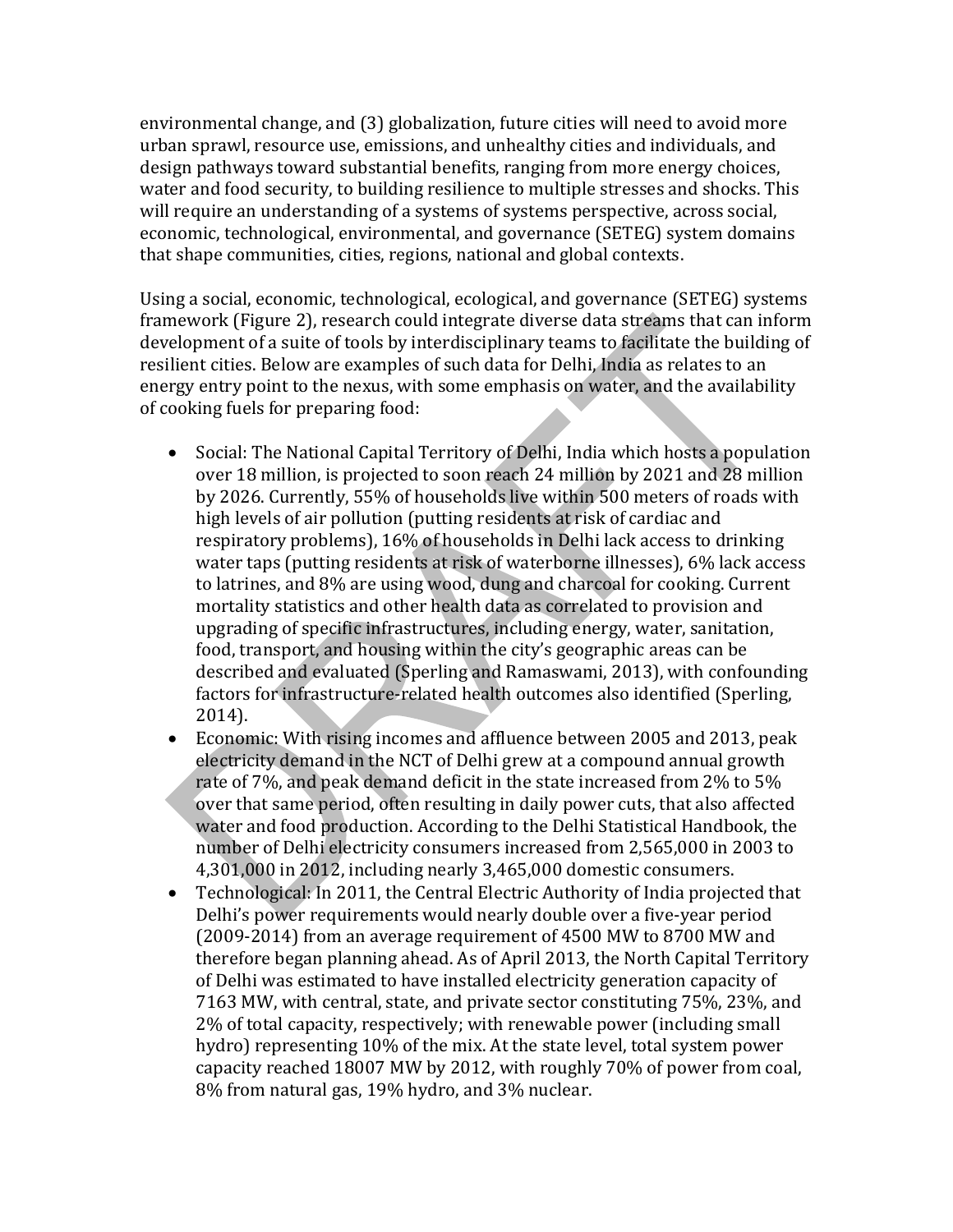- Ecological: Current energy infrastructure conditions in Delhi are poor with unscheduled power cuts, 8% still using solid fuels for cooking, many lacking access to reliable/affordable electricity, and average pollutant concentrates up to four times higher than national outdoor air quality standards. Actions adopted by the Delhi government exhibit the importance of managing energy infrastructure systems given multiple environmental health risks that can be driven by urbanization, air pollution, and climate-related extreme weather (e.g. the rolling blackouts and over 2000 deaths in North India heat wave this summer).
- Governance: Local government and utility operators have proactively planned for a number of activities contributing to improved management of energy systems, including conversion of coal based to gas based power plants, use of CNG for transportation, and reductions in supply losses. Standby loss reduction (Prakash, 2014) can have significant impacts, especially as these power losses make up 25% of total Delhi electricity produced. On the demand-side, efficiency standards for appliances and lighting that make-up the bulk of Delhi's residential energy demand have also been a focus; as well as Delhi's Transportation Department vision aiming to implement a comprehensive multi-modal system of  $\sim$  500 km of metro rail, bus priority lanes, and CNG across the entire bus fleet. However, the SHR goals of reduced emissions and risks to people and infrastructures remain critical challenges – this includes poorly maintained transmission lines, extreme heat and overloaded grids due to struggles to meet rapidly rising demand. Government plans for climate-proof transmission and distribution systems are key to reliable electricity and the 'Heat Action Plans' under development should consider use of cooling centers by transit stations during extreme heat events. New policies under consideration reducing supply losses, and achieving air pollution and GHG mitigation co-benefits are critical.

These examples of challenges and opportunities, and relevant data using and integrating key aspects of SETEG systems, provide an initial framework to explore how, why, and where are energy-water-food systems integration, urban infrastructure services provision and governance interventions helping to achieve co-benefits toward resilient, sustainable cities. How and why are growing cities such as Delhi introducing technology, planning, policy and behavioral change approaches to both mitigate and adapt to climate change? What will future EWF demands look like and which risks to urban systems and local populations are highest priority, especially under rapid growth conditions and a changing climate where increased frequency and intensity of extreme events impact EWF systems and people?

Using this context of Delhi, India, and Table 1 below, another key question could be: What systems and subsystems at the nexus of EWF+ are most important to building resilience in cities? What are the roles of policy actors, to infrastructure managers, to researchers, to service users in understanding interactions and synergies of EWF systems for building resilient, sustainable, and innovative cities in the 21<sup>st</sup> century?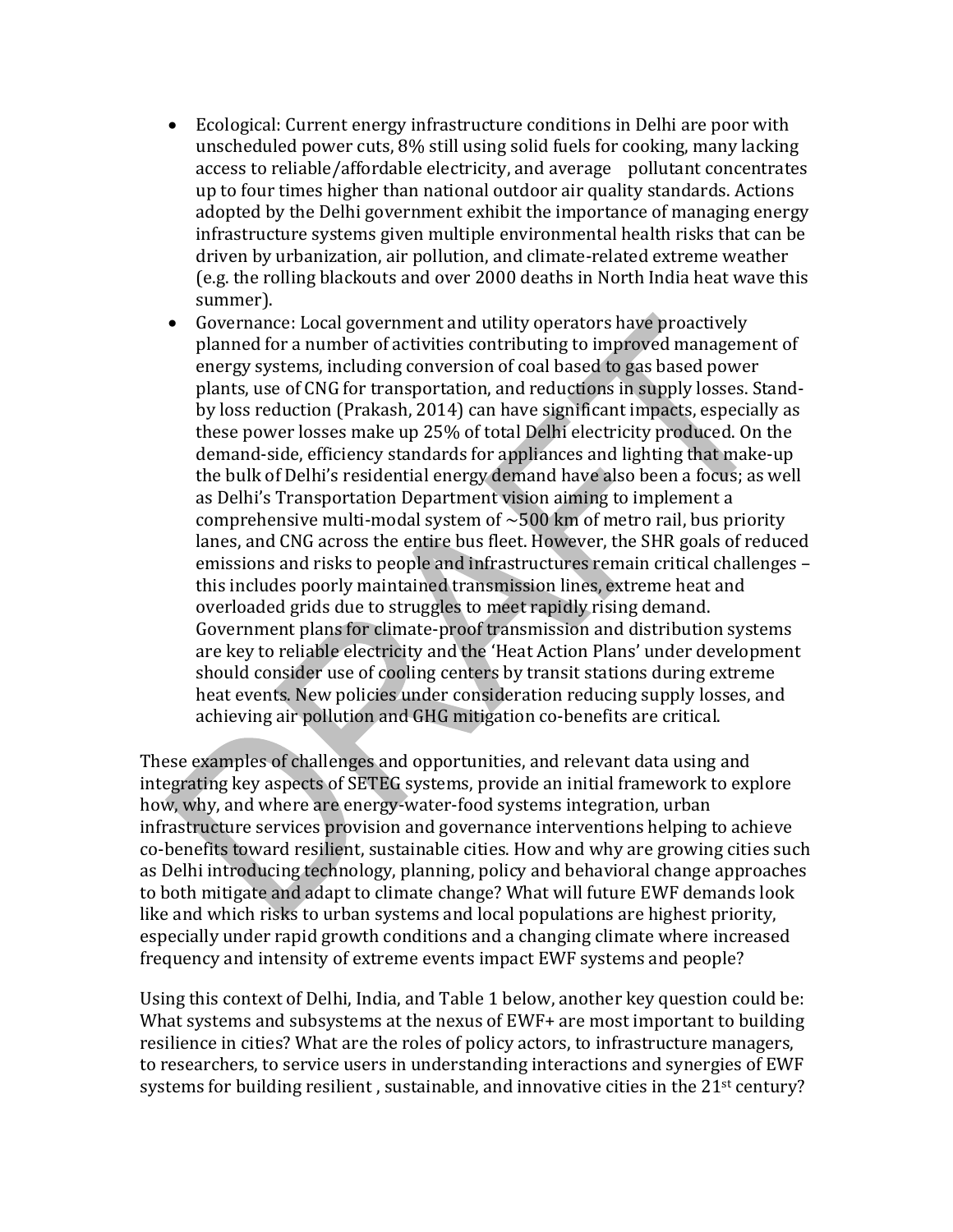Table 1 –SETEG systems and related global drivers shaping energy-water-food systems and resilient, sustainable, and innovative cities (based on literature review).

| <b>Social Systems</b>                                          | - Energy access<br>inequality<br>- Population growth<br>- Urbanization<br>- Valued Goods &<br>Services     | - Unequal access<br>- Population growth<br>- Urbanization<br>- Water insecurity         | - Hunger/malnutrition<br>- Changing Diet<br>- Protests/instability<br>- Pop growth/urbz. |
|----------------------------------------------------------------|------------------------------------------------------------------------------------------------------------|-----------------------------------------------------------------------------------------|------------------------------------------------------------------------------------------|
| <b>Economic Systems</b>                                        | - Growth driving<br>demands<br>- Price volatility / shocks<br>- Market speculation<br>- Willingness to Pay | - Growth driving<br>increased demands<br>Price and utilization<br>by Economic Sector    | - Food price<br>- Globalization<br>- Market speculation<br>- Energy prices               |
| Technological/Built<br><b>Infrastructure</b><br><b>Systems</b> | - Energy efficiency<br>- Production/Storage<br>- Rebound Effects<br>- Renewable<br><b>Technologies</b>     | - Water efficiency<br>- Supply &<br>Treatment<br>- Distribution<br>- Reuse/Desalination | - Crop and Livestock<br><b>Breeding</b><br>- AgTech Productivity<br>- GMOs               |
| <b>Ecological Systems</b>                                      | - Pollution/externalities<br>- Fossil fuel production<br>- Weather/Climate                                 | - Pollution;<br>Biodiversity/Climate<br>- Quantity/ quality                             | - Land/Soils<br>- Weather/Climate<br>- Ecosystem Pollution                               |
| <b>Governance Systems</b>                                      | - Resource conflicts<br>- Policies & Regulations<br>- Financing & Investment                               | - Resource conflicts<br>- Virtual water<br>Policies/Distribution                        | - Export/Trade Policy<br>- Foreign Direct<br>Investment                                  |

# **Conclusions**

Developing resilient and sustainable cities and urban nexus science-towardssolutions must become a worldwide priority. However, significant knowledge gaps on the most effective points of interdependency pose a serious challenge to moving forward efficiently, with useful knowledge and rich analytical insights. Technical, planning, governance, and finance solutions are needed to improve the process of urbanization and capacity across scales to support city-regions in anticipating and pro-actively planning for disruptions in advance of shocks and for chronic stresses that can wear down capacity and reduce reliable and affordable access to high quality energy, water and food. Cities need new technologies that will prevent or limit disruptions that can be identified and predicted, better data monitoring systems, and better knowledge of interactions among crucial infrastructure systems. Of equal importance, cities need to strengthen and improve governance approaches by integrating fragmented planning among interconnected sectors of urban systems,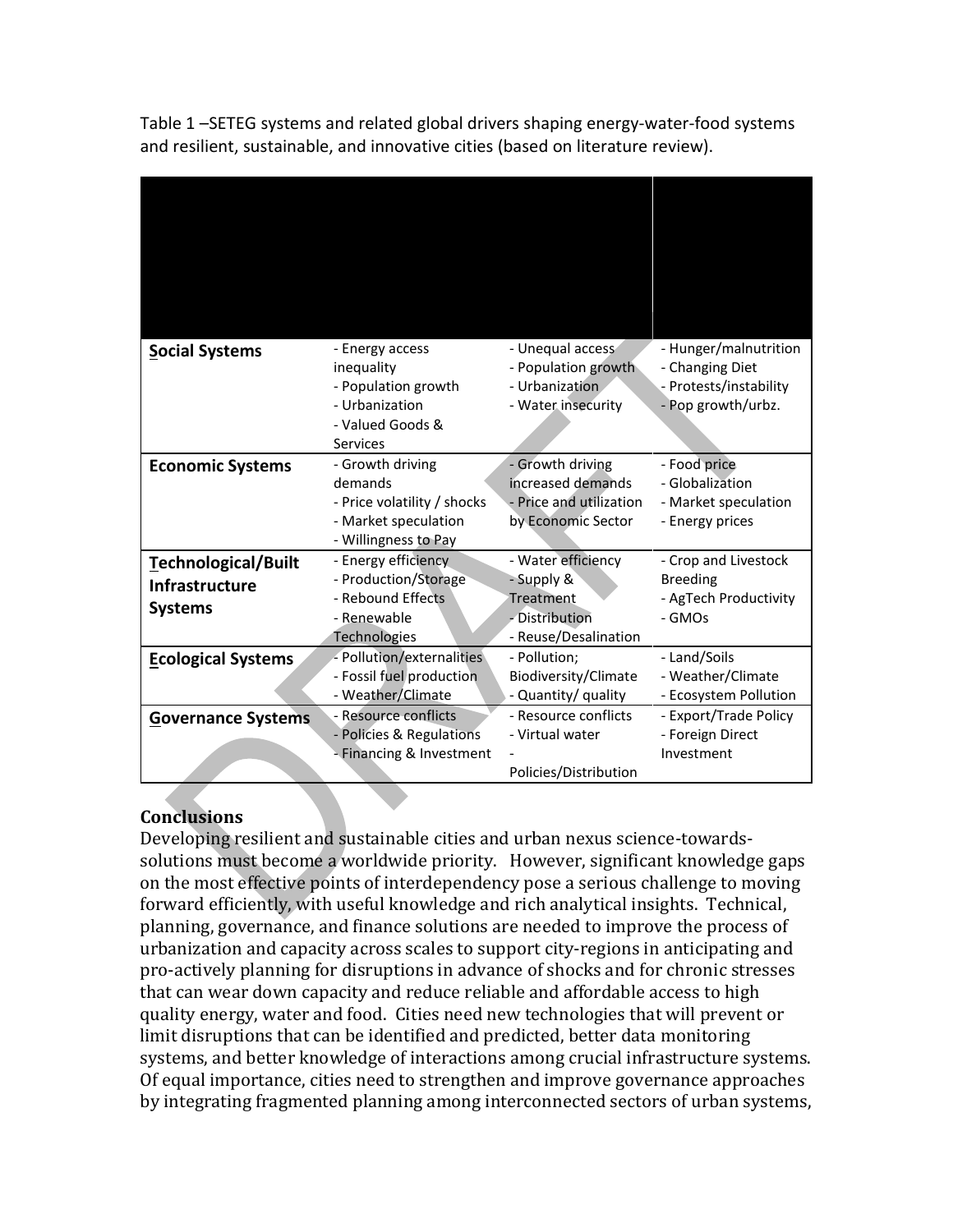better public engagement and awareness, and improved plan implementation, monitoring of outcomes, and adaptation. Resilience will require a combination of social, economic, technical, ecological and governance system-based solutions.

#### **References**

Amadei, B., 2014. Food-Water-Energy-Land Approach to Community Development. Mortenson Center in Engineering for Developing Communities. University of CO.

Ahamed, S., Sperling, J., Cohen, E., Stephens, J, Galford, G. and D. Arent. 2017. The Urban Food-Energy-Water Nexus in a Growing US Metropolitan Region: Exploring Spatial Data Integration and City-Relevant Visualization in Denver, Colorado. Environmental Research Letters: (in review). Special Issue: Focus on Urban Food-Energy-Water Systems: Interdisciplinary, Multi-Scalar and Cross-Sectoral Perspectives. Ramaswami, A. and J. Newell, eds.

Arent, D., et al. 2014. Implications of high renewable electricity penetration on water use, greenhouse gas emissions, land-use, and materials supply. Applied Energy 123: 368-377.

Gall, M, Borden, K, Emrich, C, and Cutter, S. The Unsustainable Trend of Natural Hazard Losses in the United States. *Sustainability* 2011: 3: 2157-2181 doi:10.3390/su3112157

Bizikova, L., Roy, D., Swanson, D., Venema, H., and M. McCandless. 2013. The Water-Energy-Food Security Nexus: Towards a practical planning and decision-support framework for landscape investment and risk management. IISD. http://www.iisd.org/pdf/2013/wef\_nexus\_2013.pdf

Brugmann, J., Brekke, K., Price, L., Vogt, C., et al. 2014. Operationalizing the Urban Nexus: Towards resource-efficient and integrated cities and metropolitan regions. [http://www.iclei.org/urbannexus.html]

U.S. Department of Energy. 2013. U.S. energy sector vulnerabilities to climate change and extreme weather. USDOE.

Lobell, DB. and S.M. Gourdji, SM. The Influence of Climate Change on Global Crop Productivity. *Plant Physiology* 2012: 160: 1686–97

Marcotullio, P. J., Sarzynski, A. Sperling, J., Chavez, A., Estiri, H., Pathak, M., and Zimmerman, R. (2016). Energy transformation in cities. In C. Rosenzweig, W. Solecki, P. Romero-Lankao, S. Mehrotra, S. Dhakal, and S. Ali Ibrahim (eds.), Climate Change and Cities: Second Assessment Report of the Urban Climate Change Research Network. Cambridge University Press.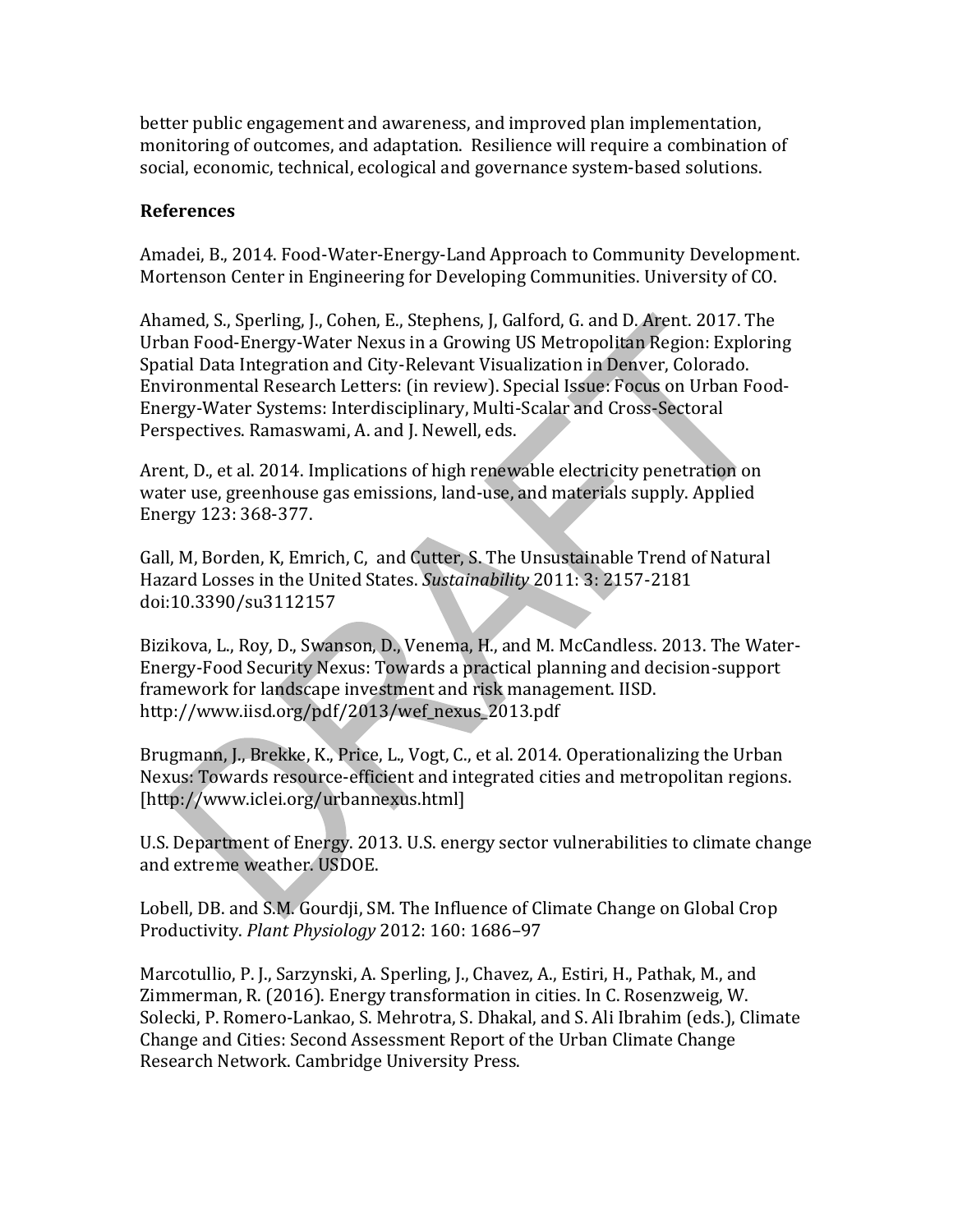National Research Council (NRC). *Disaster resilience: A national imperative.*  Washington, DC: National Academies Press, 2012.

President's Council of Advisors on Science and Technology (PCAST). 2016. Report to the President: Technology and the Future of Cities. Executive Office of the President.

Rodin, J. *Being strong in a world where things go wrong: The resilience dividend*. New York: The Rockefeller Foundation, 2014.

Romero-Lankao, P., Gnatz, D., Wilhelmi, O., and M. Hayden. 2016. Urban Sustainability and Resilience: From Theory to Practice. Sustainability 2016, 8, 1224.

Seto K. and Solecki W. eds. 2015. Handbook in Urbanization and Global Environmental Change. Routledge Press.

Simonoff, J. S., Restrepo, C. E., and Zimmerman, R. (2007). Risk management and risk analysis-based decision tools for attacks on electric power. Risk Analysis 27, 547– 570.

Sperling, J. (2014). Exploring the nexus of infrastructures, environment and health in Indian cities: Integrating multiple infrastructures and social factors with health risks. Doctoral dissertation, University of Colorado, Denver.

Sperling, D. and D. Gordon. 2009. Two Billion Cars: Driving Toward Sustainability.

Stockholm Environment Institute (SEI). 2011. *In Focus: Water Energy, Food Nexus Report* [https://climatecommercial.wordpress.com/2011/11/09/in-focus-waterenergy-food-nexus-report/]

UN-Habitat. 2016. World Cities Report. Urbanization and Development: Emerging Futures. Chapter 2: Urbanization as a Transformative Force. http://wcr.unhabitat.org/

World Bank. *Disaster Risk Management*. 2016. http://www.worldbank.org/en/topic/disasterriskmanagement/overview

World Economic Forum . 2011. *Water Security: The Water-Food-Energy-Climate Nexus*. [https://www.weforum.org/reports/water-security-water-energy-foodclimate-nexus]

World Economic Forum. *The Global Risks Report*, 11th edition. 2016 <http://www3.weforum.org/docs/Media/>

World Economic Forum. *The Global Enabling Trade Report. 2016. <http://reports.weforum.org/global-enabling-trade-report-2016/>*

Zimmerman, R. (2014). Planning restoration of vital infrastructure services following Hurricane Sandy: Lessons learned for energy and transportation. Journal